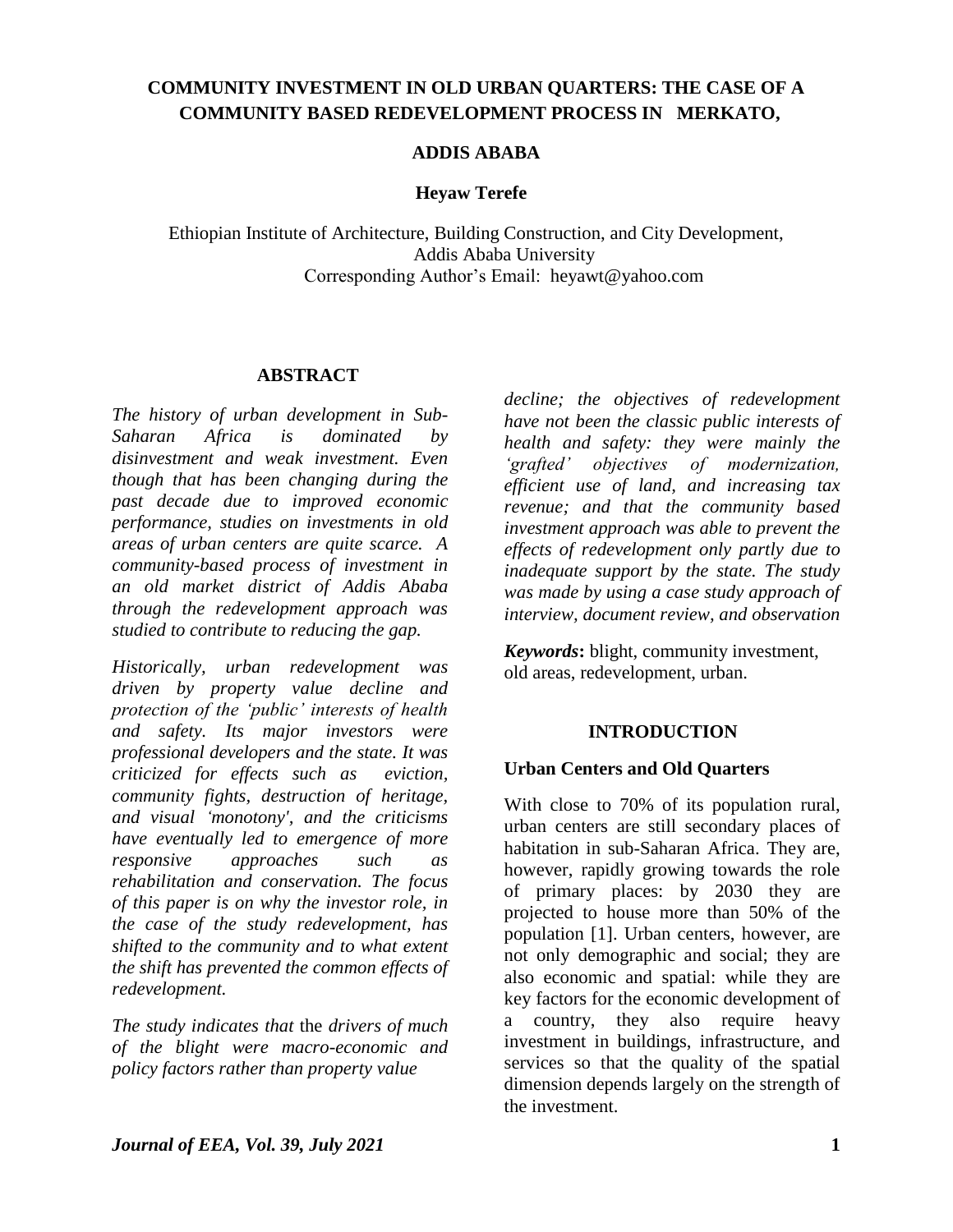In a market system, the latter depends on the strength of demand (strength of "consumer spending') which in turn may depend on the overall macro-economy. Most studies on investment in urban centers in sub-Saharan Africa are focused on new urban areas. Studies on old areas which are often place of origin of the centers and, hence, contain historical buildings and spaces are scarce. In the European context, the contents of such areas may include medieval and Victorian buildings and spaces while in the case of sub-Saharan Africa traditional, Islamic, and colonial, buildings and spaces are common. In the latter, one of the major traditional spaces is the open air market which is a major goods and services distribution facility and whose activities belong to the subsistence sector of the economy according to Lewis [2] or to the bazaar sector according to Geertz [3] and Santos [4]. Business in this sector, which dominates in less industrialized countries like Ethiopia, is characterized by small-scale, limited investment on facilities, and lowtechnology. As a result, it is one of the major sources of employment for vast populations in many urban centers.

# **The Context of Investment in Old Urban Areas**

Historically, the key context for investment in old urban areas has been blight which was, again, historically defined as an urban quality that creates concerns of public health and safety [5]. The qualities are defined more comprehensively by Chapin [6] by dividing it into 'simple' and "complex" forms of blight: simple forms of blight include such physical characteristics as structural deterioration, missing sanitation facilities, structures in disrepair or lacking in elemental maintenance, presence of trash and rubbish accumulation in yards, adverse environmental influences such as noise, odors, dust, and so on, and missing community facilities such as schools, play

grounds, public water and sewerage systems and adequate street and drainage facilities.'

Chapin's simple forms of blight also include what he called 'social indicators' such as 'presence of abnormally high rates of juvenile delinquency, venereal disease, and similar results from other health and welfare indices' and 'economic indicators' such as 'concentration of tax delinquent and tax title properties, declining property values, and presence of an abnormally large number of building vacancies.'

On the other hand, complex forms of blight are said to exist: when an area contains incompatible land uses, obsolete or impractical layout of lots, blocks and streets, unsafe and unhealthful conditions existing or possible when marginal land is in use, particularly land subject to floods, mar shiness, [sic] or tidal flows' [6].

However, definition of characteristics of blight alone does not provide its sufficient understanding. Its driving factors, investment approaches that are available to remedy it, and the impacts of the approaches shall also be defined.

# **The Driving Factors of Blight**

Various studies indicate that blight is driven, generally, by disinvestment and weak investment in urban centers and areas [7]. They also indicate that disinvestments and weak investments, in turn, are driven mainly by three types of factors: decline of demand or property value, macro-economic or structural factors, and policy and planning.

The first refers to a type of blight driven by decline of the capacity of property owners to invest on maintenance of property due to decline of value and rent. Historically, the origin of this type of blight can be traced back to the aftermath of the Industrial Revolution when the pre-industrial city core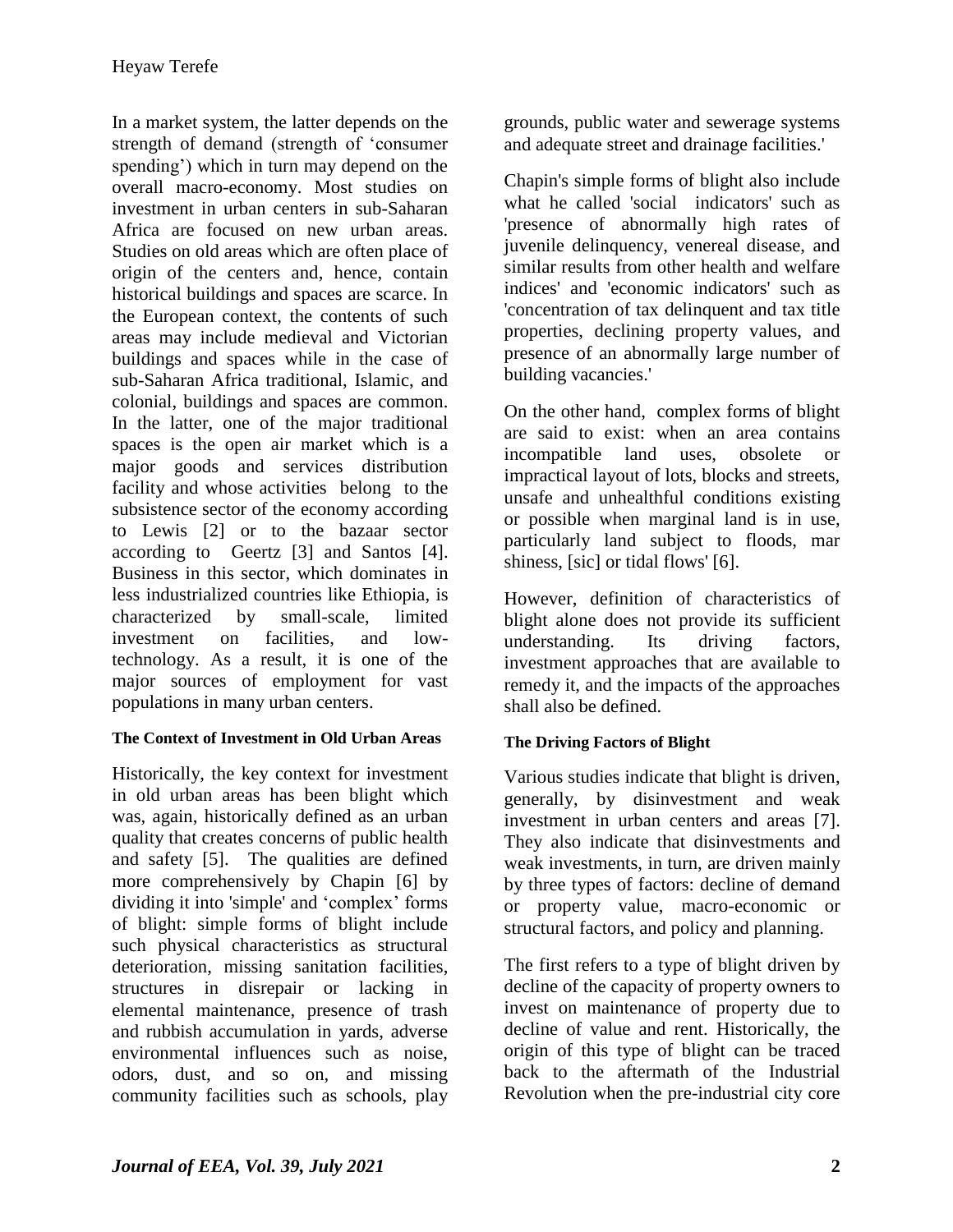was filled by rapid urbanization leading to crowded and unsanitary conditions, flight of business and the middle class, decline of property value, and further deterioration of the city core[8][9]. In principle, decline of rent may also result from oversupply of property and "real estate crash" in extreme cases.

The second refers to blight driven by the overall political economy rather than by one of its segments such as the property market [10]. For example Magubane [11] argues that blight is an "inevitable result of the capitalist economy which, in order to grow...must, besides providing employment, create a large industrial reserve army of labor', an army which is forced to reside in 'urban slums, shanty towns, and favelas' due to its weak capacity to invest or pay rent. This is a case in which blight is created mainly not because of the problem of wealth creation but partly because of its distribution.

The concept, however, appears to apply also to a political economy that has constraints of wealth creation, in the first place, such as the pre-capitalist or the agrarian macroeconomy. In this case, although the level of urbanization may be low and urban centers may be small in size, the capacity of the public and private sectors to invest in buildings and infrastructure is quite weak and, as a result, urban centers are characterized by blight conditions. The difference is that, in the first case, weak investment concerns mainly the "reserve army" while in the second case it concerns nearly the total population.

The third refers to blight driven by governments [12] [13]. Governments may drive blight in two major ways: directly, by expanding the definition of blight and, thereby, expanding the urban areas and number of buildings viewed as blighted and indirectly, through rent and investment controls. For example Gordon [5] laments the practice of 'grafting economic considerations such as underutilization of land, uneven commercial development, insufficient tax revenues and commerce and prosperity to the older health and welfare notion of urban blight' and giving more and more areas blight designation.

He gives an extensive review of how the definition has been shifting, in the US, to the extent of becoming an 'art form', based on the interest of local governments in obtaining 'federal funds', 'tax breaks" and 'prospect of capturing larger tax base' and how not only ' development officials' but also 'developers have the power to blight virtually any urban parcel' and make it available for redevelopment [5].

On the other hand, studies like Ault [14] indicate that rent control policies may contribute to decline of quantity and quality of properties. In addition, other studies and observation of urban centers in former communist countries like Ethiopia indicate that, anti-capitalist policies and ideologies that had banned private ownership of property and entrepreneurial activities and which have contributed to the weakening of public and private investments were partly responsible for much of the blight in those contexts.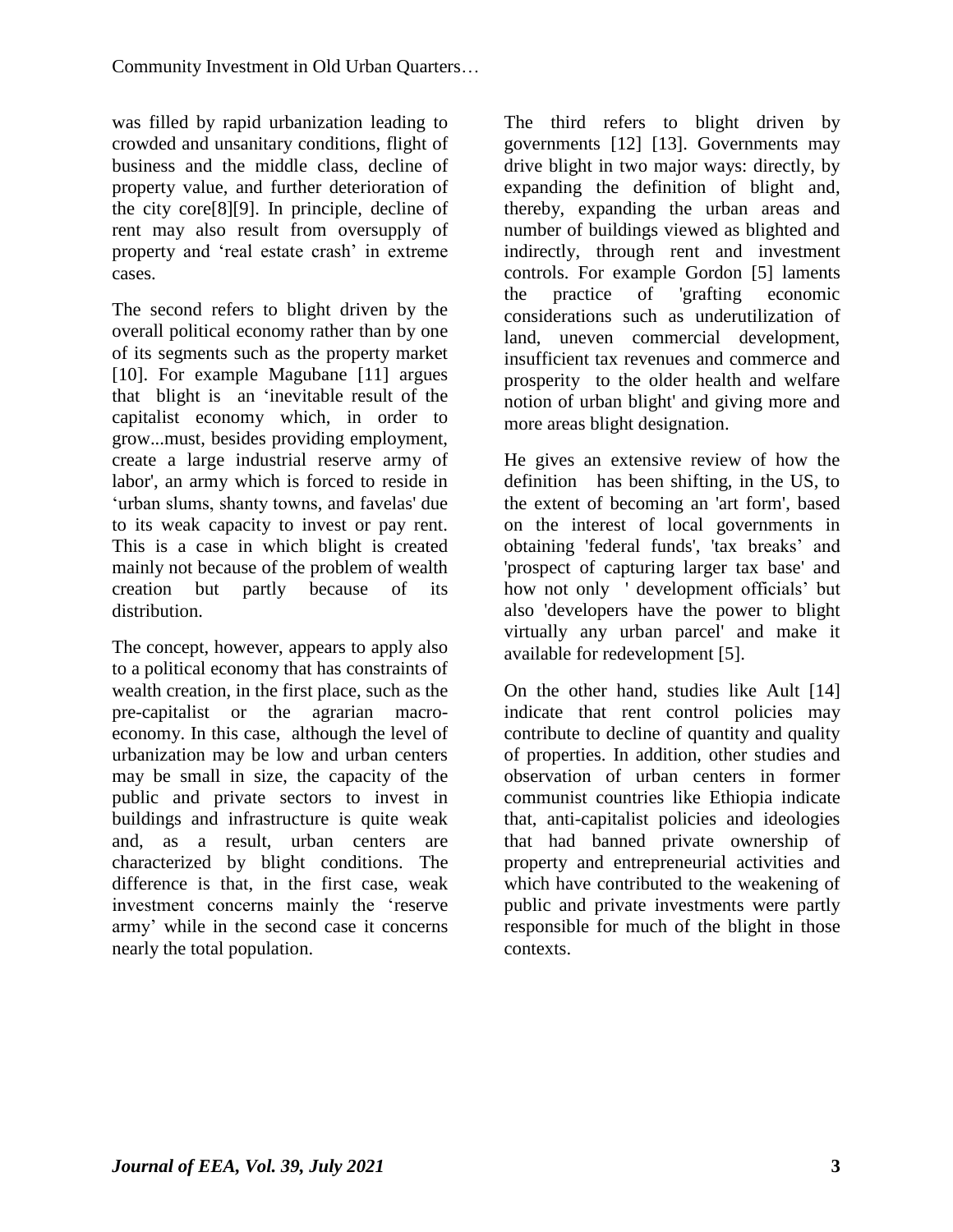## **Investment Approaches in Old Urban Areas**

The history of investment in old urban areas indicates that redevelopment has been one of the first types of approaches. The approach is defined as a strategy that involves large scale clearance of property, re-planning, and rebuilding [15]. The definition suggests that if its scale is not large and if it does not involve a preconceived plan aimed at layout change through 're-planning' the strategy is not redevelopment; it is just rebuilding [15].

Originally, redevelopment"s objective was viewed as serving the "public" interests of health, safety and welfare. According to this view, the public sector initiates redevelopment either when an old area is required to accommodate new public uses such as schools, parks, highways, etc. or when the qualities of its existing use threaten or affect the 'public' interests. Later, there were criticisms of expanding the public interest by "grafting" to it other interest such as increasing efficiency of land use and tax revenue [5] or, more seriously, replacing it with the private interest. In the latter case, the use of eminent domain: taking property from one financially weaker private party to transfer it to another financially powerful private party is emphasized [1]. This is thought to be in conflict with the original understanding of the use of eminent domain which had been 'to take private property and convey it to a public body for public use' (ibid.). In addition, the fact that redevelopment involves producing built-form which is a crucial input for private' capital accumulation process' and for profit making, first as a 'physical setting for the production and sale of other commodities' and second as a 'commodity itself that can be traded in the market place for profit' is emphasized [5] [17].

In this line it is also argued that processes as diverse as urban disinvestment and decay, suburbanization, deindustrialization, urban renewal, and gentrification are part and parcel of the continuous reshaping of the built environment to create a more efficient arena for profit making' [18].

All in all, the literature indicate that, historically, redevelopment was a process generated by a sequence of factors such as rapid urbanization and filling of the preindustrial city core, overloading and blight, "de-urbanization" or flight of the middle class to suburbia, and further blight. The sequence may not explain redevelopment in cities like Addis Ababa where, although rapid urbanization has been filling the traditional core and, therefore, there has been overload and much blight, there has not been large-scale market driven deurbanization of the core.

At a project level, the process includes activities such as designating an area for redevelopment, assessing the value of properties to be cleared, conducting voluntary or compulsory purchase of property from private owners by using the power of eminent domain, land transfer to commercial developers by the state, replanning, clearance, and rebuilding. In this context land transfer is based on market value which is determined in the context of competition among land buyers and sellers [19]. While in the context of a specific redevelopment site the state may be the only land seller the general context is a standard market system in which, in principle, the state has to compete with land sellers in other parts of a city in order to sell the land in the redevelopment site. Rebuilding itself involves processes like building design, design review and approval and construction.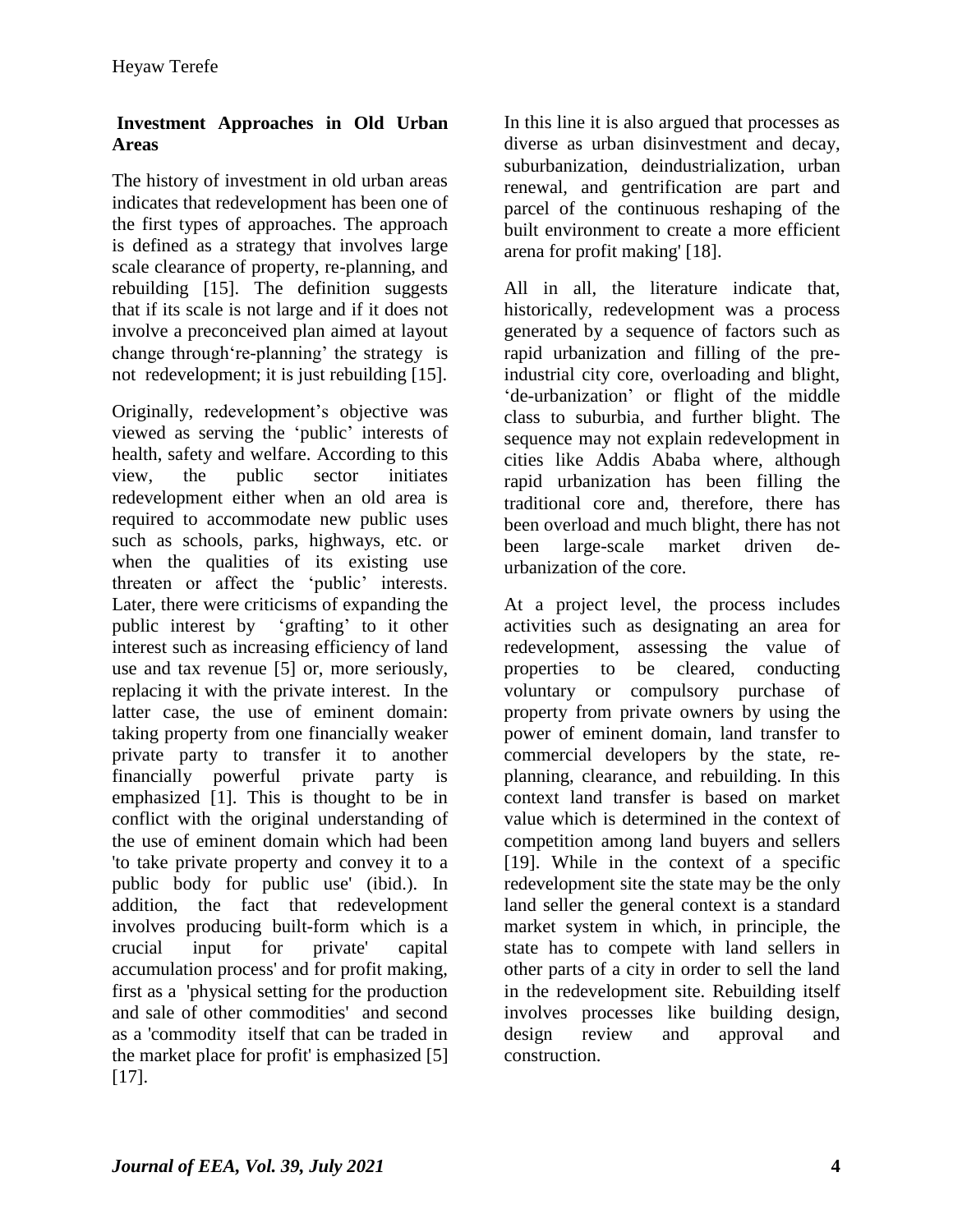This project level process, as well, may not adequately explain the situation in cities like Addis Ababa in which the state is the sole land owner and, therefore, competition is only among buyers.

While proponents of redevelopment emphasize its benefits such as bringing back demand and economic vibrancy to old areas, others focus attention on its undesirable effects such as loss of housing and small businesses, displacement and loss of community ties, destruction of old urban fabric and heritage, monotonous and dull cityscape, and community fight [8,9,20].

It is argued that clearance leads to displacement of residents and small businesses, loss of community ties and social capital and, when there is re-housing of the displaced residents in new locations, to social segregation and visual monotony through design duplication and centralization of design process aimed at saving cost. As Adams [19] notes the "new urban environment, consciously planned and developed across entire neighborhoods lacked interest and vitality.' For example, the infamous Pruitt-Igoe redevelopment project was based on duplication of a single building 33 times without major change in height, layout, and façade design. On the other hand, when the cleared site is redeveloped into houses and businesses that can be afforded only by middle income and wealthy residents' redevelopment leads to gentrification. Such areas may be free from the causes of visual monotony, since design duplication may not be needed, but they may not be free from the effect as a result of destruction of old structures by clearance. Clearance also, typically, leads to community fights which according to Castells [21] are "instruments of participation" types of "urban social movements".

Their objectives are, typically, to stop the redevelopment, to "shoot down" the project or to negotiate compensation for losses. Their most common actions are organization, protest, petitions, lobbying, and sometimes seeking historic designation for the redevelopment area [22].

These criticisms have eventually led to the emergence of the rehabilitation and conservation approaches. The approaches have the objective of solving the problems of old areas not by gross demolition and rebuilding but by using a variety of strategies that can maintain most of the urban fabric. Strategies have to be many because old areas commonly have many problems such as aging of heritage and other structures, structural unsoundness of some buildings, lack of social services, obsoleteness of infrastructure, and obsoleteness of uses.

The first require conservation and repair, the second and third demolition and rebuilding, the third upgrading, and the fourth change of use. While redevelopment's objective is to fight blight by any means that of rehabilitation is to fight it by means that may "adapt the area to new needs, saves heritage, minimizes displacement of businesses and residences, and maintains the visual richness of the area." The approach, however, is more challenging than redevelopment. It requires more complex planning and management, mobilization of political support, overcoming challenges from vested interests such as land owners, developers and even professionals, and challenges of financing [23].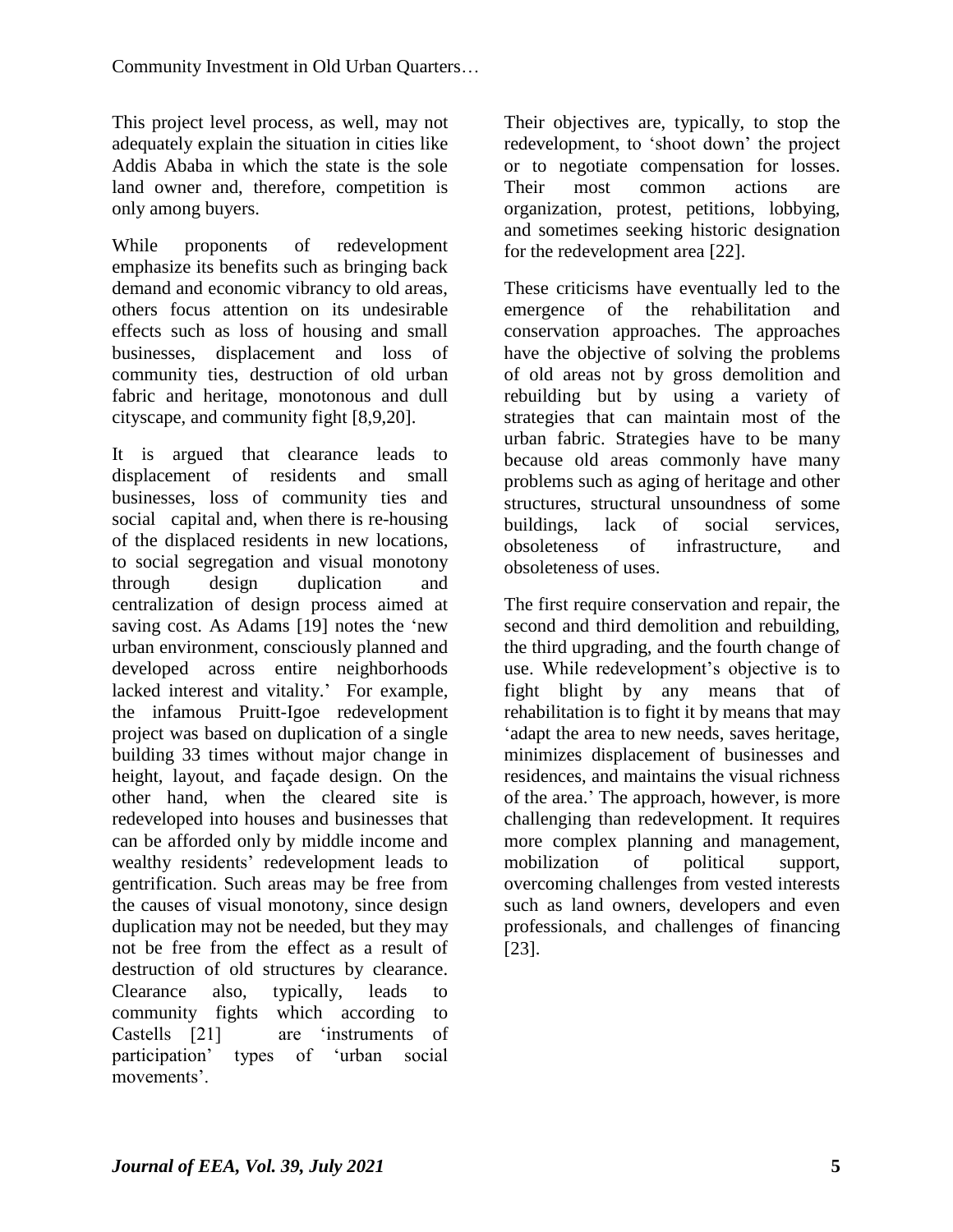

Figure 1 Conceptual framework of blight



Figure 2 Conceptual Framework of investment approaches in blighted areas

## **Method**

The objective of the research is to conduct an in-depth study of a single case within its context in which data are found in multiple sources such as people, documents, and the physical environment, and as a result, different data collection techniques such as interview, document review, and observation had to be used. A case study approach, considered as more appropriate for such studies, [24] was thus used.

The redevelopment process of the study area had two major parts:

- Designation of the area for redevelopment and selection of developer; and
- Re-planning, clearance, and rebuilding of the area.

Data on the first part and on the re-planning element of the second were collected in 2001 and 2003 for a thesis project. The major focus of the current paper is not on those parts. It is on the remaining elements of the second part and, more importantly, on whether the community based redevelopment approach has prevented the negative effects of professional developerbased redevelopment or conventional redevelopment. The first part is included only to provide a complete description of the redevelopment process of the area.

Data were collected by focusing on the main events of the parts of the process which are the focus of the study including clearance, land transfer, design, financing, construction and operation and the rebuilding output, especially, the buildings. The events were then used to generate questions for interview and checklists for document review and observation. The interview included community leaders, their employed managers, building designers, and land lease officials. Document review included land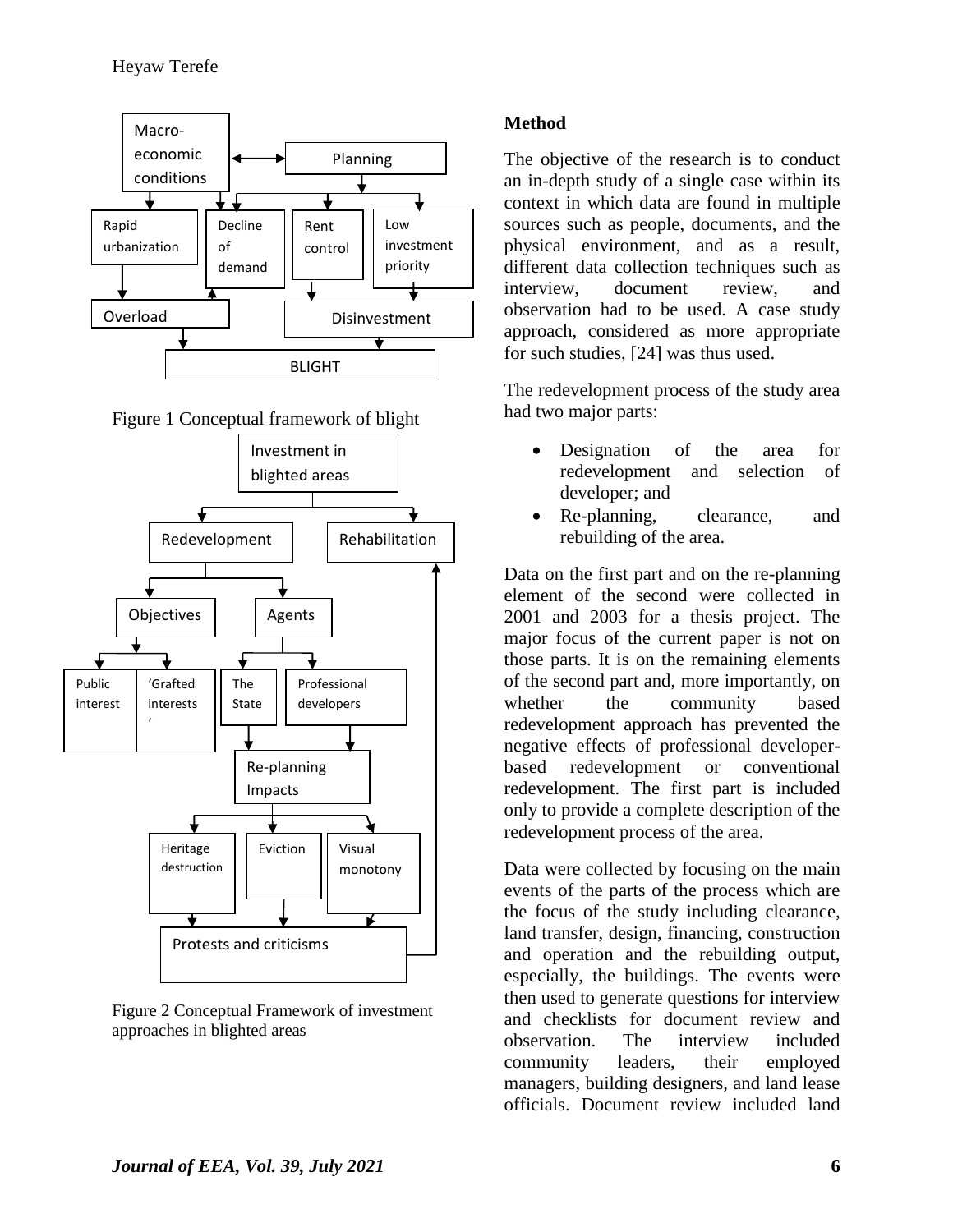transfer contracts, building designs, and construction and occupancy documents. Physical observation was focused on urban renewal blocks and individual buildings. The data collection process has also benefited from participant observation due to employment of the researcher as a consultant by two community associations (Dubai Tera and Tesfachin) for a period extending from design up to construction. Data were analyzed mainly by categorization under the events followed by sequencing and narration.

# **The Case Study**

## **Introduction**

The history of sub-Saharan African urban centers, including Addis Ababa, dominated by weak investment. Mainly due to its macro-economic condition, many of the subcontinent"s urban centers were characterized by poor quality buildings, unpaved roads, and absence of infrastructure for water supply and waste management [25].

Investment began to gain strength mainly after the continent had widened its contact with the industrialized capitalist world, first through colonialism and later through trade. In Ethiopia, the first type of contact was limited to five years of occupation while the second was interrupted from 1974-1991 after the country had joined the socialist bloc in which private investments in property and rents were controlled by policy.

Addis Ababa"s founding in the 1880s was not only based on weak investment but it was, in fact, based on no investment: it was founded as a traditional military camp in which there was no need for investment since traditional Ethiopian military camps needed only tents which were mobile. Investment began only after decision was

made to make the settlement permanent, following the victory over the first colonial attempt by Italy in 1896. The investment however was very weak mainly due to macro-economic conditions. As a result, buildings were limited to tukuls, roads were unpaved and infrastructures were nonexistent. Investment capacity had strengthened shortly after as a result of construction of a railway line to the port city of Djibouti. Following that the city was able to import tin and steel nails and upgrade its tukul buildings to tin roof houses for the masses and to higher investment buildings named the "Addis Ababa style" by Lindhal [26] for the chiefs in addition to investments in some public buildings and roads by government.

Investment in the city was dramatically strengthened during the brief occupation of the country by Italy even though its objective was not public interest. One of the areas which were the center of such investment was the central market place. Addis Ababa"s central market (then locally known as Arada) was a large open space devoid of any investment. It had no shopping structures, infrastructure, or paved roads apart from stone and earth mounds (locally called medeb) from which thousands of small retailers selling many kinds of goods operated. Following construction of the railway line mentioned earlier, it had begun to be provided with public and private investment in roads and low investment shopping structures (Fig.3).



Figure 3 The market at its original location (Arada)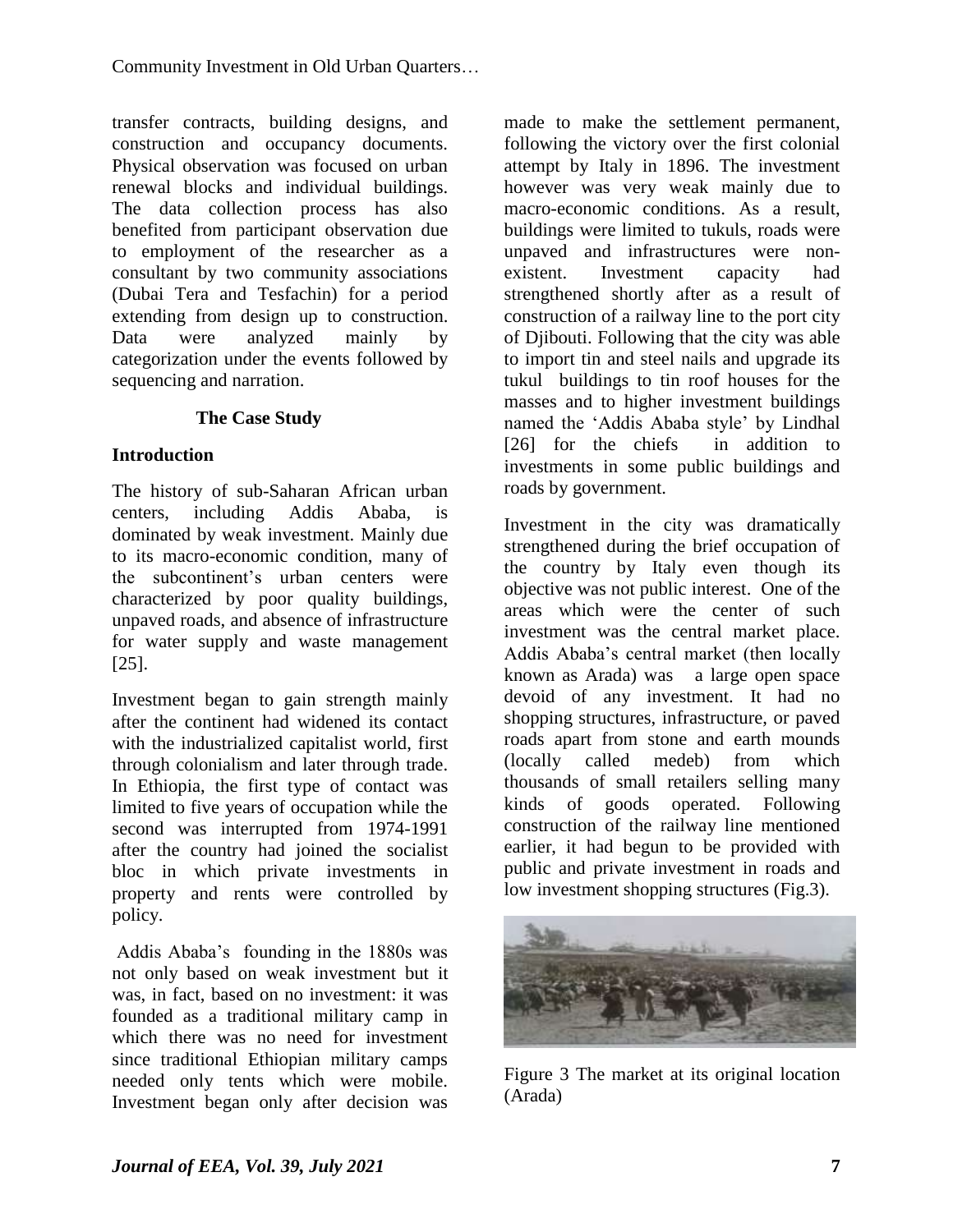

Figure 4 Italian master plan for the relocated market



Figure 5 Market Structures for the 'natives'



Figure 6 Typical Expatriate Community Shops

During the Italian occupation it was relocated to its current location and was provided with a planned layout, paved roads, shopping structures, a cinema, and a mosque (Fig.4). But, even in that relatively high investment context, local traders were able to afford only low investment spaces such as open stalls and simple shelters like tents (Fig.5) while expatriate community traders like Arabs, Greeks, Indians and Armenians were able to invest on shopping buildings organized around the perimeters of the open air markets (Fig.3,4,5,6).

During the post-occupation period the market continued to be one of the centers of public and private investments: government and business invested in several modern market, bank, and hotel buildings, and communities invested in an orthodox church. But it also continued to be dominated by disinvestment and weak investment since the occupation had not changed the country"s macro-economic conditions significantly: landowners, who were the great majority of the investors, invested in typically low investment rental structures for shops in the center of the market and for residence at the periphery. The situation became even worse after the country had joined the communist bloc and the weak investment context was replaced, abruptly, by nearly two decades of disinvestment as a result of private investment bank and rent control policies. During that period rental properties together with land were nationalized and private investments in new and the nationalized rental buildings were prohibited. In addition, rent control policies which had reduced rent up to half had diminished the capacity of the property owner (government) to invest in the upkeep of the nationalized properties.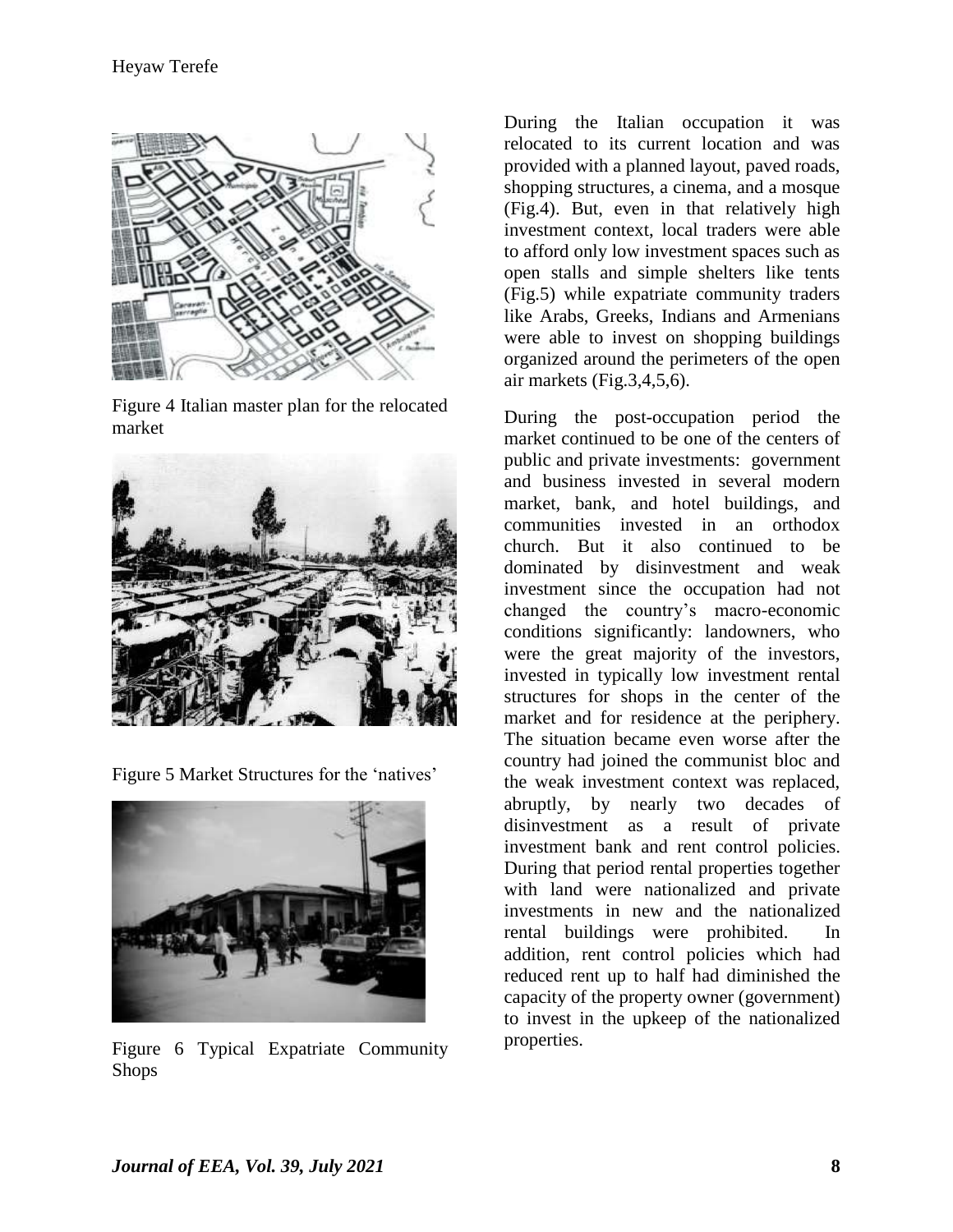However, the policies could not effectively prohibit growth of the marketplace through informal subdivision and conversion of properties, appropriation of streets, open spaces, and the arcades. As a result, at the end of this period, and the beginning of the transition in 1991, it had grown into densely packed low-rise residential areas in its northern part, market areas for goods imported from Asian countries such as China, India, and Dubai in its central part, and markets for local products such as food, spices, handicraft and recycled products together with a large area for the recycling in its southern part all in a very severe blight condition (Fig.7). The business part of the market had developed into numerous submarkets (Teras or blocks) in which people largely from similar cultural groups traded similar types of goods.



Figure 7 The market place in early 2000

This physical blight was not accompanied by loss of demand or importance. To the contrary, the market was widely viewed as an old and traditional use having heritage value, a public space and a symbol of social integration since it was accessible to all economic and cultural groups, a unique urban area having heritage value also because of its colonial buildings and planned

layout, an engine and the 'heart' of the urban and even national economy because of the industriousness of its community and intensity of its activity, and an important goods and service distribution facility, especially, for the low-income majority. In addition it was a peak land value area of the city.

However, after the country had started macro-economic transition in 1991 which has led to lifting of rent control policies and the ban on private investment and strengthening of public and private investment capacities, the market place was earmarked for redevelopment regardless of its heritage value and good reputations. Data obtained from multiple sources indicate that the major factor responsible for the decision was the 'grafted' interest of increasing land use efficiency through high-rise building development which was of particular interest to the government because of its opportunity for increasing land value and tax revenues. The redevelopment was originally focused on professional developers as the subdivision plan above indicates (Fig.8).



Figure 8 Redevelopment subdivision plan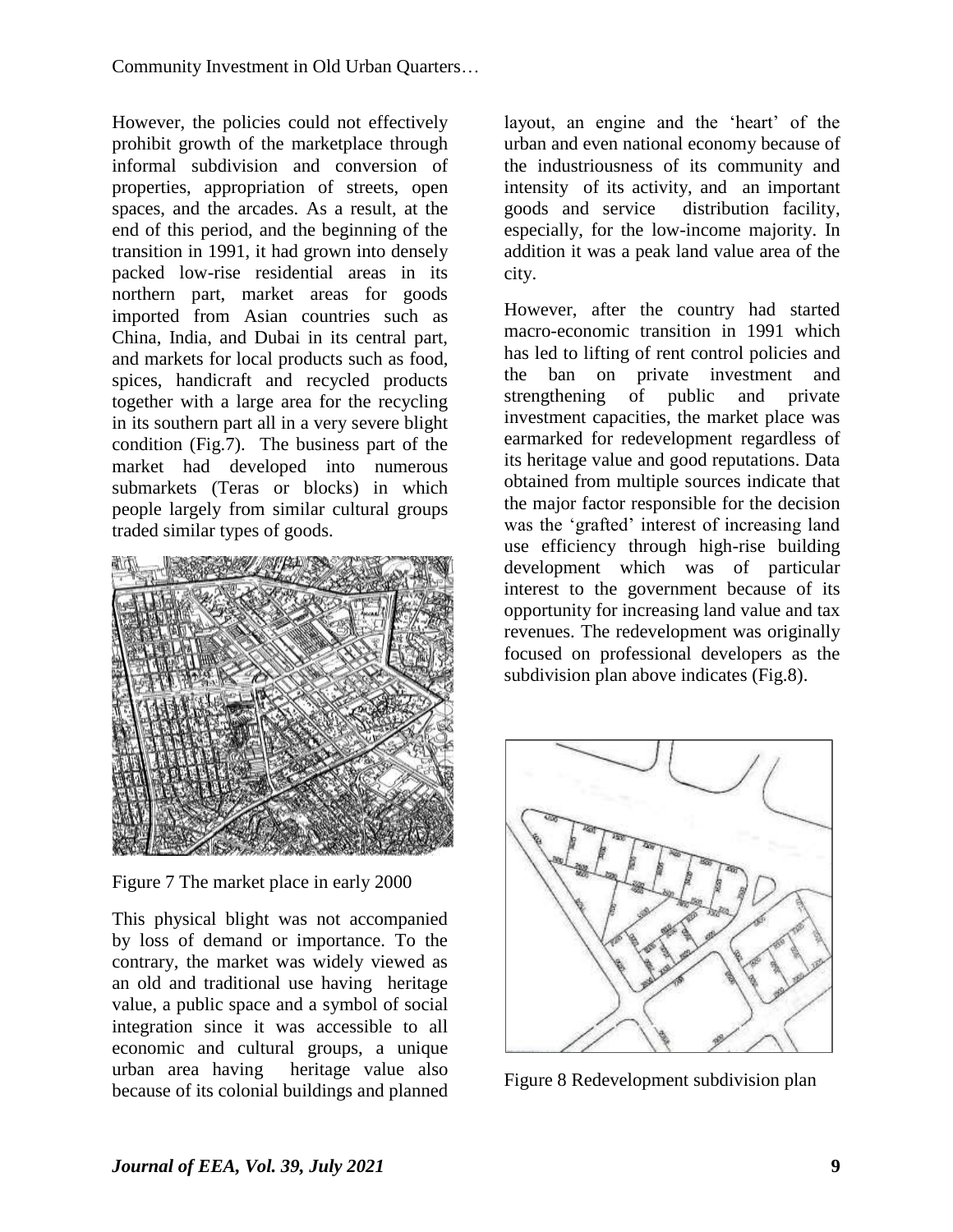The focus was even briefly shifted to an international private developer group from Malaysia which had expressed interest to redevelop the market district together with a large residential district south of it. Nonetheless, the final redevelopment agent of the market place was neither the state nor professional developers. It was rather the bazaar trade community. The focus of this paper is on why this shift of agent had occurred and whether it has prevented the common effects of redevelopment.

## **The Shift of the Redevelopment Agent Role to the Community**

Data gathered from multiple sources indicate that the shift of redevelopment agent from the state and professional developers to the community was a result of two major factors:

First, the plan to redevelop the area had led to a threat of eviction and community organization and action consistent with historical trends. The organization was first formed by a market area (Tera) consisting of 160 traders.

Soon it was joined by 1077 traders operating from three market areas and later it was expanded to cover the entire retail and wholesale section of the market place.

The objective of the organization, however, was not to resist the investment in the market area or to maximize compensation for the impacts of eviction. It was to resist the professional redevelopment approach and to shift it to a community-based investment approach. Three factors were responsible for the choice of this form of resistance: absence of decline of property value; the land"s ownership by government; and the community"s ability to generate resource. At the time the area was a peak land value area despite its blighted conditions, as mentioned above [27]. 100%

of the land and close to 90% of property were owned by government. The community was a bazaar trade community which had some investment capacity.

The community's desired investment approach was, however, not redevelopment. It was rehabilitation as the proposal first submitted by the community to the City Administration indicates. This proposal sought to avoid land purchase and replanning of the area and to limit investment to rebuilding of the stall type shops without changing their scale and organization. However, when this approach was rejected by the City Administration, by insisting on the redevelopment approach, the community shifted its focus from changing the approach to changing the land purchase and replanning aspects of the approach. In the redevelopment approach land purchase was planned to be conducted through open auctions while the community sought purchase through negotiated prices. Market areas were planned to be subdivided for private development in multi-story buildings as high as nine floors while the community desired collective ownership of the areas and thought that the planned intensity of development was unviable businesswise and beyond the community"s capacity investment wise.

The community's shift of approach from rehabilitation to redevelopment led to the government"s shift of focus from professional developers to the community, partly through the efforts of a partnership called the "Merkato Millennium Development Partnership" and to processes to accommodate the latter"s concerns. The processes included determining land price through administrative means, discussing the prices on numerous meetings and even conferences, and determining the development intensity through a prolonged and participatory master plan preparation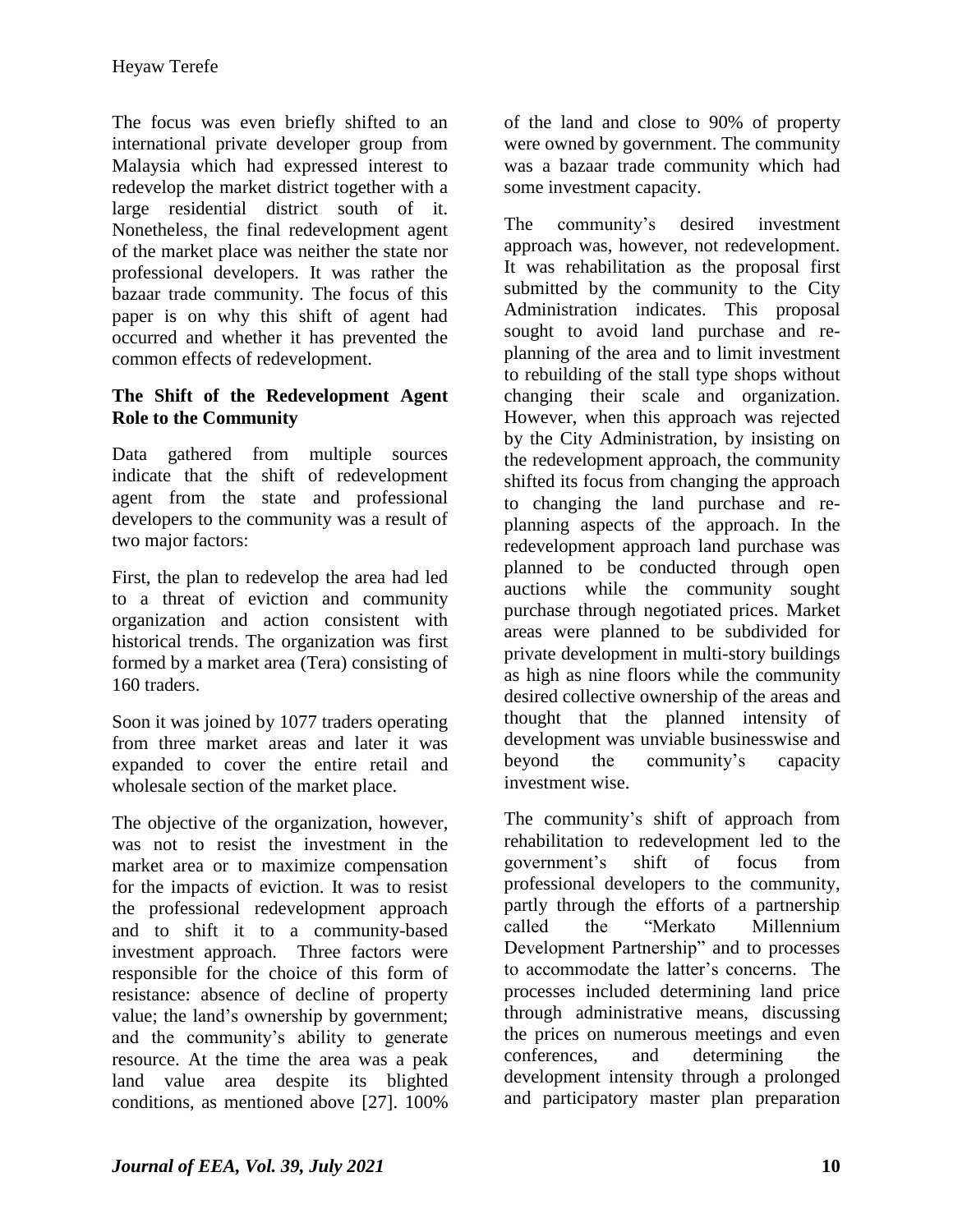and Local Development Planning process [27]. Data indicate that the community was an active participant in the processes and that the processes were able to address its major concerns stated above. Document data obtained from the Capital [28], and provided below, indicate that the participatory planning process through which development intensities were determined, in particular, was not only accommodative of the community"s demands but it was also empowering.

"We, inhabitants of Merkato, for the first time were invited to say something about the future of the place. We were invited and have been participating starting from the initial stage for almost two years, and our effort can be described as successful. We discussed with them about our capacity and the unique features of Merkato. The Master Plan Revision Project is a good model for all other government institutions" [28] In short, the above is analysis of data on why and by what process the redevelopment agent had shifted to the community from professional developers. Analysis of the extent to which this shift has altered the common effects of redevelopment such as eviction, heritage destruction, visual monotony, and replanning will be presented below.

# **Eviction**

The marketplace's redevelopment did not involve compulsory purchase of land from private owners, state supported eviction of tenants, and transfer of land to commercial developers. As stated above all land in the entire market was owned by the state or the City Administration in addition to, close to 95% of the properties. Therefore, they did not need compulsory purchase by the state in order to be transferred to the investors. The transfer itself was made to the community share companies in which tenants were all registered members

regardless of their ability to contribute to the investment. Therefore, the redevelopment did not entail direct state supported eviction of tenants because the latter were protected by the share companies.

The major cost elements of the redevelopment process were land cost and development cost. Land cost for each block was computed by multiplying the unit rate by land area and the lease period which was 50 years for business. Out of this, 25% was required to be paid as advance payment up on signing agreement while the balance and its interest were required to be settled in 15 years. Payments for land during the preoperation period had to be effected through contributions by the share company members. The Contributions had to cover also 30% of the construction cost to fulfill the requirements of banks to qualify for loan. Banks were highly motivated to provide loans by holding the properties as collateral. They were also one of the major customers for renting space in the new buildings. For example, a total of nine banks have rented space for their branches in Dubai Tera alone. The main challenge was, thus to generate money for the contributions while the shops were cleared for redevelopment. This challenge was overcome by negotiating temporary business space on the right of way, on the perimeter of the cleared blocks. Each member was provided with a shop which could be operated or rented out during the redevelopment period. These shops were more popular than those in the new buildings because of their on-street location so much that they had delayed moving to the new buildings for months in some Teras like Dubai Tera. It was also observed that the colonial short urban blocks and grid street pattern have made provision of space for the temporary shops and storage of construction materials possible without creating serious traffic problems in the market place.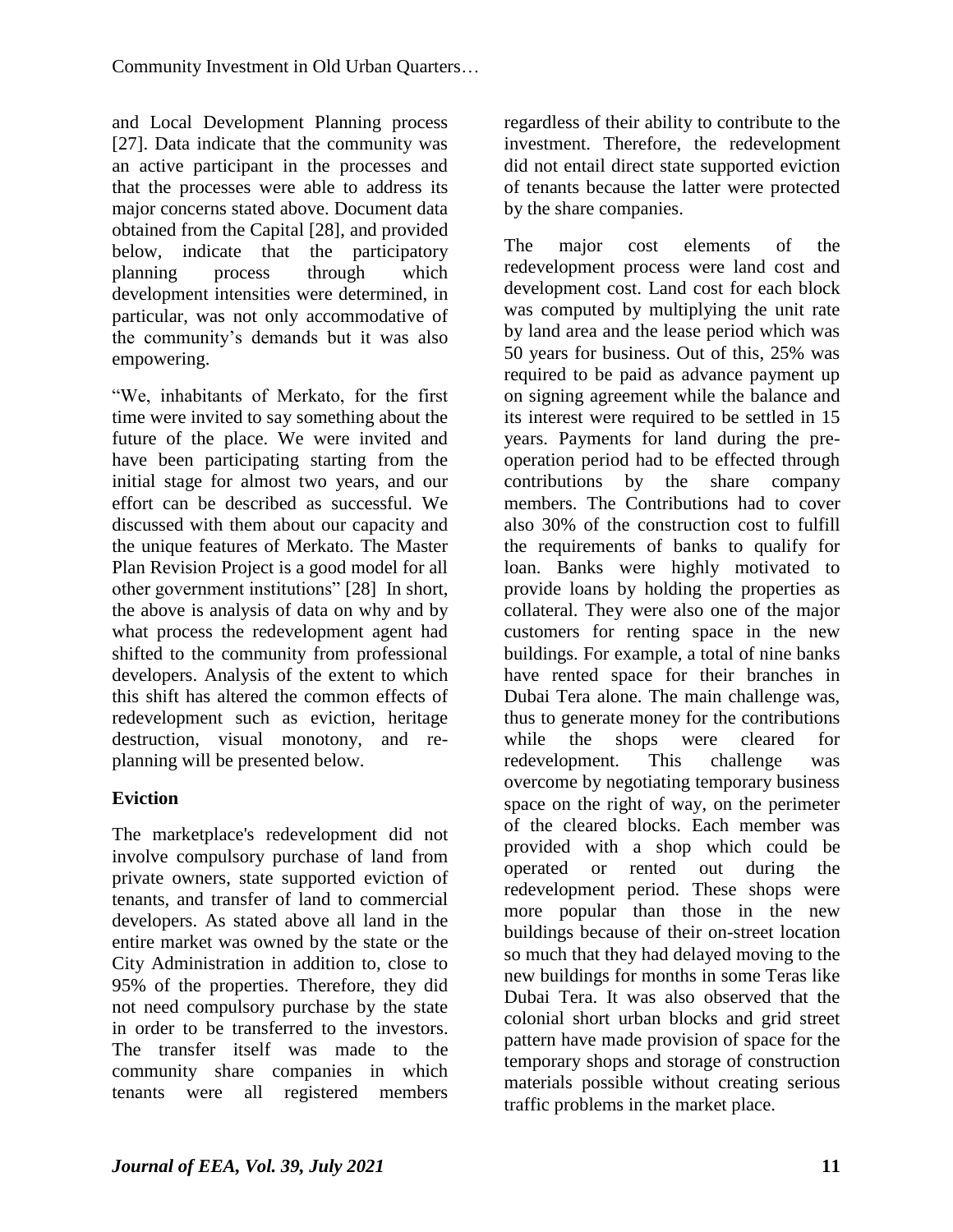But even with these arrangements not all members were able to meet the requirements of contributions. For example, in Atkilt Tera, some 15 former vegetable trader weaker economic group tenants were reported to have sold their shares, at market prices, and exited the share companies because they could not pay contributions for land transfer payments and for starting construction. That means, although the community based redevelopment was successful in preventing direct state induced eviction, it was not in preventing the indirect one, that has resulted from requirements of paying very high land prices and investing in high investment building. The latter type of eviction was, nonetheless, relatively more preferred because its compensation, which is at market rates, was thought to be much higher than that of the former, if at all made.

## **Heritage Destruction**

The marketplace was, in principle, a heritage in whole since it is traditional in land use, a colonial heritage in physical terms and has many good reputations. This was not acknowledged by the market's local development plan.



Fig.9 A residential building from the occupation period

Only the heritage value of some structures such as the Orthodox Church, the mosque, a post-colonial modern market hall building

(Fig.9), and an occupation period large residential building later converted to a hotel (Fig 10) was acknowledged.



Fig.10 A post-occupation period market hall

The plan, however, was not implemented in full. For example, the latter heritage building was cleared with the rest of the market structures and its site was assembled with the adjoining portion of the block and transferred to the block"s association.

According to Development Control and Land Lease Office officials the problem is attributed to conflict of interest on the part of the City Administration: conflict between its land seller interest and the public interest, which, in this case, was resolved by giving priority to the former.

According to the officials, although the "religious buildings appear to be immune because they have their own strong armies' it is only a matter of time for the third heritage building to be exposed to the same practice. As long as the redevelopment is tenant based effective resistance to clearing any site, other than the religious ones, is unlikely. In fact, for most of the site's land transfer applications have been submitted by organized tenant groups and they are only awaiting decision.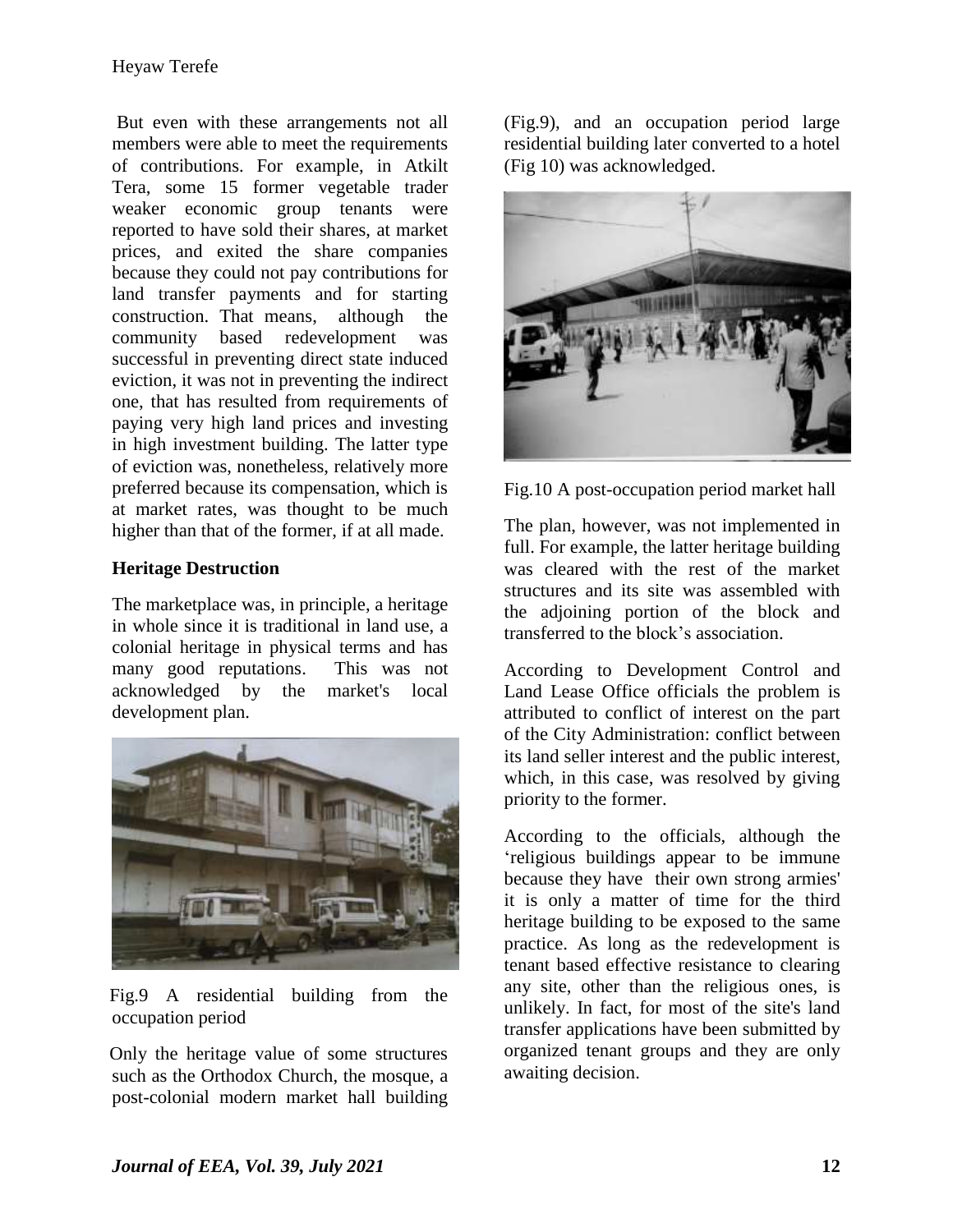Community Investment in Old Urban Quarters…

#### **Visual Monotony**

The community had a centralized organization for the reaction, but once the reaction has succeeded, the design of buildings was decentralized to block level and each block was designed independently. Therefore, there was no design duplication problem. The problem, in this case, was rather lack of design coordination. There were no urban design guidelines or other instruments to coordinate the designs apart from the building height regulation. Thus, wide variation of roof design, façade design, material and color were observed. The building height regulation itself had ceased to be a regulating instrument when in reaction to rapidly increasing land value and willingness of banks to supply loans, share companies became willing to increase height as in the case of old Atkilt Tera (increased to five stories) or Mars Hotel block (increased to eight stories). However, total visual chaos was prevented by factors such as: block level centralization of design, similarity in design programs, in space organization, and in building line. The buildings, typically, consisted of one or two levels of underground car parking floors, ground and one or two upper floor commercial spaces, and cafes and restaurants on the top floors. They were, typically, organized around glass roof covered atriums provided for natural light and ventilation. Shops were organized in two rows, one facing the atrium and the other the street, and having shutters which can open them up to full public view during the day time just like the traditional stalls. Blocks were fully built-up in order to maximize number of shops and maintain their traditional close link with the street. In addition to these, block level design centralization has prevented plot level decentralization. Had the blocks been subdivided into plots and had buildings on each plot been designed independently, the

effect of lack of coordination would have been increased considerably. (Fig. 11)



Figure 11 Variation of façade design among the different blocks of the market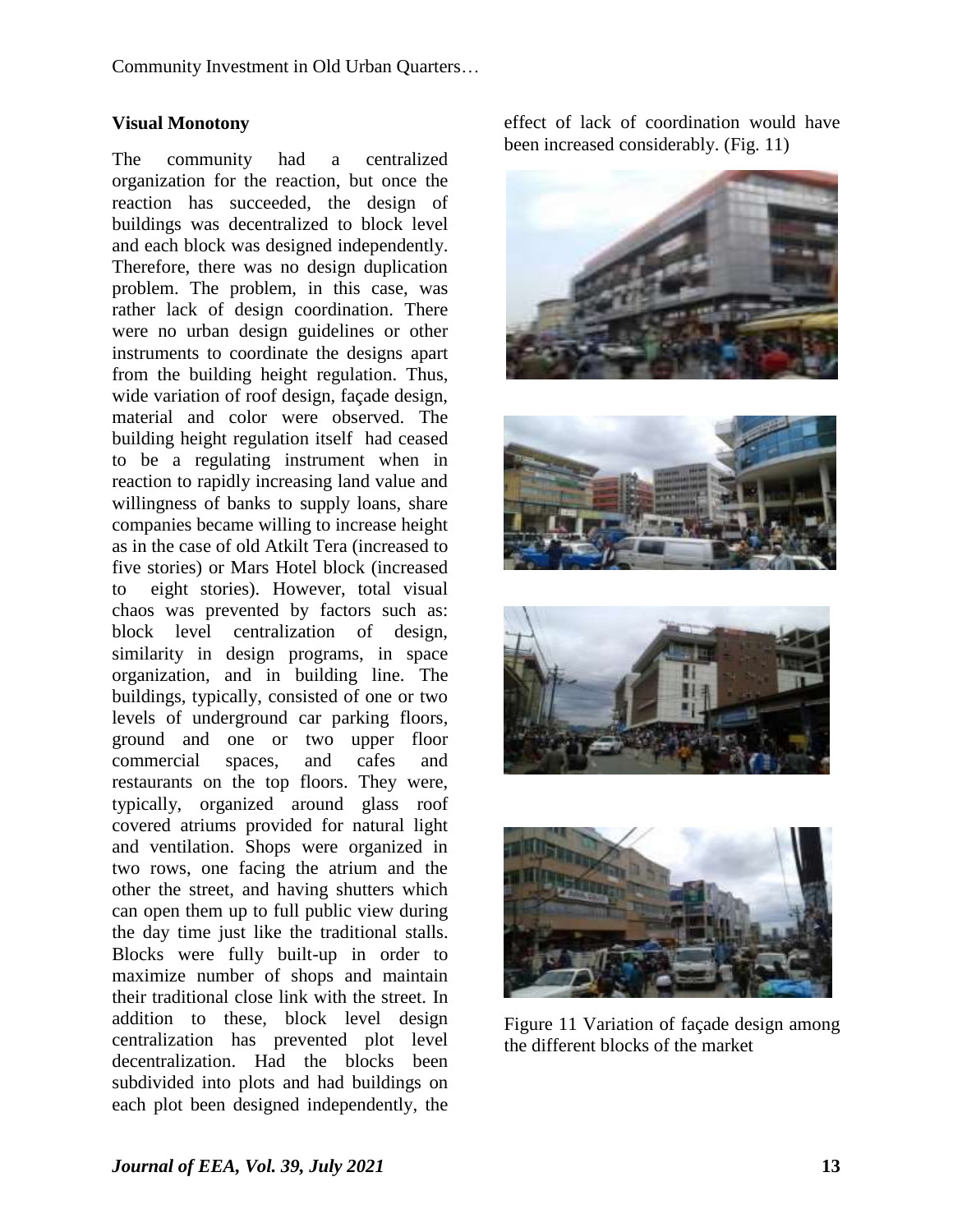# **Re-planning**

Although the investment is known as redevelopment, according to Burn"s definition it was more rebuilding or partial redevelopment. The investment did not involve re-planning apart from market area land assembly, widening of some roads, proposing to pedestrianize two roads, and increasing building height. Re-planning did not include change of layout, provision of infrastructure like sewerage, amenities like parks and green areas, and mixing of land use.

Increasing building height without layout and land use change has led to multiplying space supply without corresponding rate of increase in demand. This has begun to lead to decline of rent and growth of vacancy. For example Dubai Tera which is located at the heart of the market had to rent out shops at 50% of commonly expected rate. Even that had to be reduced more than two times within three years in response to threats of moving out. But still 30% of the building is vacant after three years of operation even after some floors were converted to offices. The situation is similar in many Teras.

Drainage sewer lines were not provided due to failure to re-plan the waste management system of the market area. As a result, streets are forced to accommodate storm water and market areas are forced to depend on cesspools for waste water management. It was observed that cesspools that are located under basement floors are exposed to filling during the rainy season when the ground water rises while those located at basement floors are causing air pollution.

Thus, the re-planning has two major constraints: increasing building intensity in all market areas and further investment through the redevelopment approach are likely to lead to further increase in rent decline and in vacancy rate leading to loss of

capacity by the property owners to upkeep the properties. The absence of amenities and infrastructure can lead to gradual decline of demand and aggravation of this situation. When that happens, sooner or later, the market will have to deal with yet another type of blight: the demand and property value decline blight.

## **CONCLUSIONS**

The conceptual study indicates that the main driving force for investment in old urban areas has been blight which was historically defined as an urban quality that creates concern for public health and safety, that investment in old areas were originally focused on the 'public interest' or fighting the concerns, that blight is driven mainly by disinvestment and weak investment in urban centers and areas, that these drivers are in turn driven mainly by macro-economic factors, demand or property value decline, and policy factors, and that the literature is focused on the second factor and the direct element of the third.

It also shows that, historically, the main investment approach in old urban areas has been redevelopment, that its main objective has been to return demand to the city core, that its major investors were the state and commercial developers, and that it was commonly associated with negative effects such as eviction, community reaction, heritage destruction and visual monotony, and that criticisms of these effects have gradually led to the emergence of the rehabilitation approach which attempts to solve the problems of old areas while maintaining most of the urban fabric.

On the other hand, the study generally suggests three major conclusions: much of the blight was driven by macro-economic and policy factors rather than property value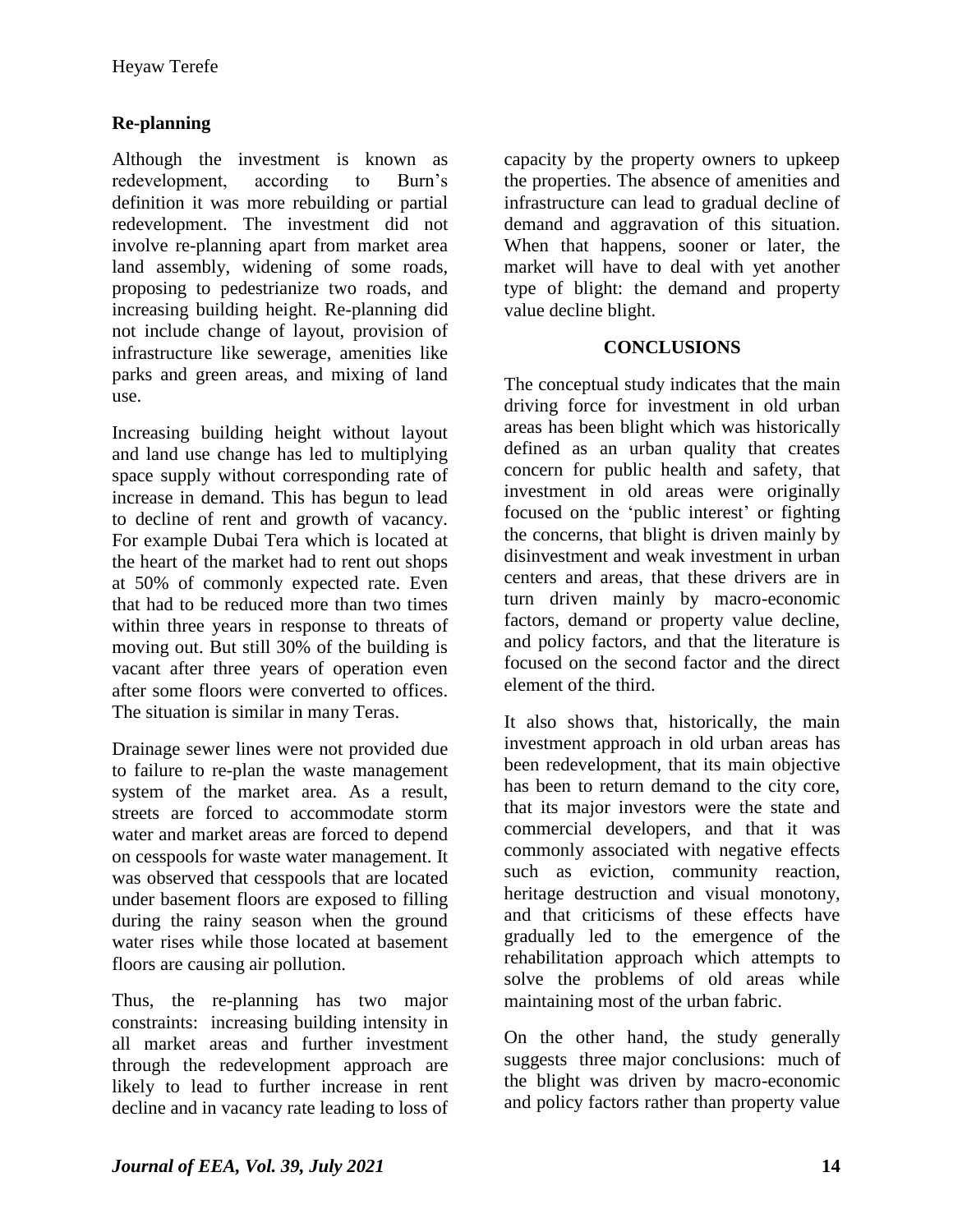decline; the goal of redevelopment has rarely been the classic public interests of health and safety: they were mainly the 'grafted' objectives of modernization, efficient use of land, and increasing tax revenue; and although the community investment approach was redevelopment it has, however, managed to prevent some of the negative effects of commercial redevelopment in addition to empowering the community.

The unique nature of the blight has led to a unique type of community reaction: a fight to invest and stay rather than flight to the periphery. It has also led to a unique type of investor. Had the blight been property value decline-driven, the investors would very likely have been the state and commercial developers. Of course, in addition to the type of blight, types of community and property ownership have played roles. Had the community been low-income-residential a fight to become investor would have been very unlikely. Similarly, had the property ownership been private, there may not have been serious blight in the first place given that there was no property value decline. The community led redevelopment has averted the common threats of commercial redevelopment: there was no direct state sponsored eviction, heritage market use and layout were protected, and visual monotony and over-coordination were prevented although they appear to be replaced by lack of coordination because of inadequate support from the state. In addition to failing to provide sufficient coordination the state has been driving oversupply of property which has been leading to indirect eviction of lower income groups by making financial contributions for the redevelopment projects unaffordable. There are also indications that this oversupply of property is leading to rent decline and placing the market place on the path of the property value decline strand of blight.

The study also suggests the following major actions in order to improve investment in old areas of Addis Ababa and similar urban centers:

- Selection of investment approach for old urban areas shall be based on adequate study of heritage and other values of the areas through participatory processes;
- Community investment approach shall be encouraged and adequately supported and coordinated because of its empowering, wealth redistributing, and negative redevelopment impact reducing potentials;
- Redevelopment of old areas shall include re-planning to deal with lack of infrastructure and amenities and shall also include proper demand study in order to prevent over-supply of property and the threat of replacing one form of blight by another:
- Public involvement in planning shall be a proactive component of the planning process rather than a retroactive one which must be sought by communities through protest; and
- Participation in planning shall be inclusive of all stakeholders and its processes shall be accountable to the stakeholders.

## **REFERENCES**

[1] UN (2018) Revision of World Urbanization prospects. United Nations Department of Economic and Social Affairs. [https://population.un.org/wup/Do](https://population.un.org/wup/Download/) [wnload/](https://population.un.org/wup/Download/) retrieved on 24/2/2019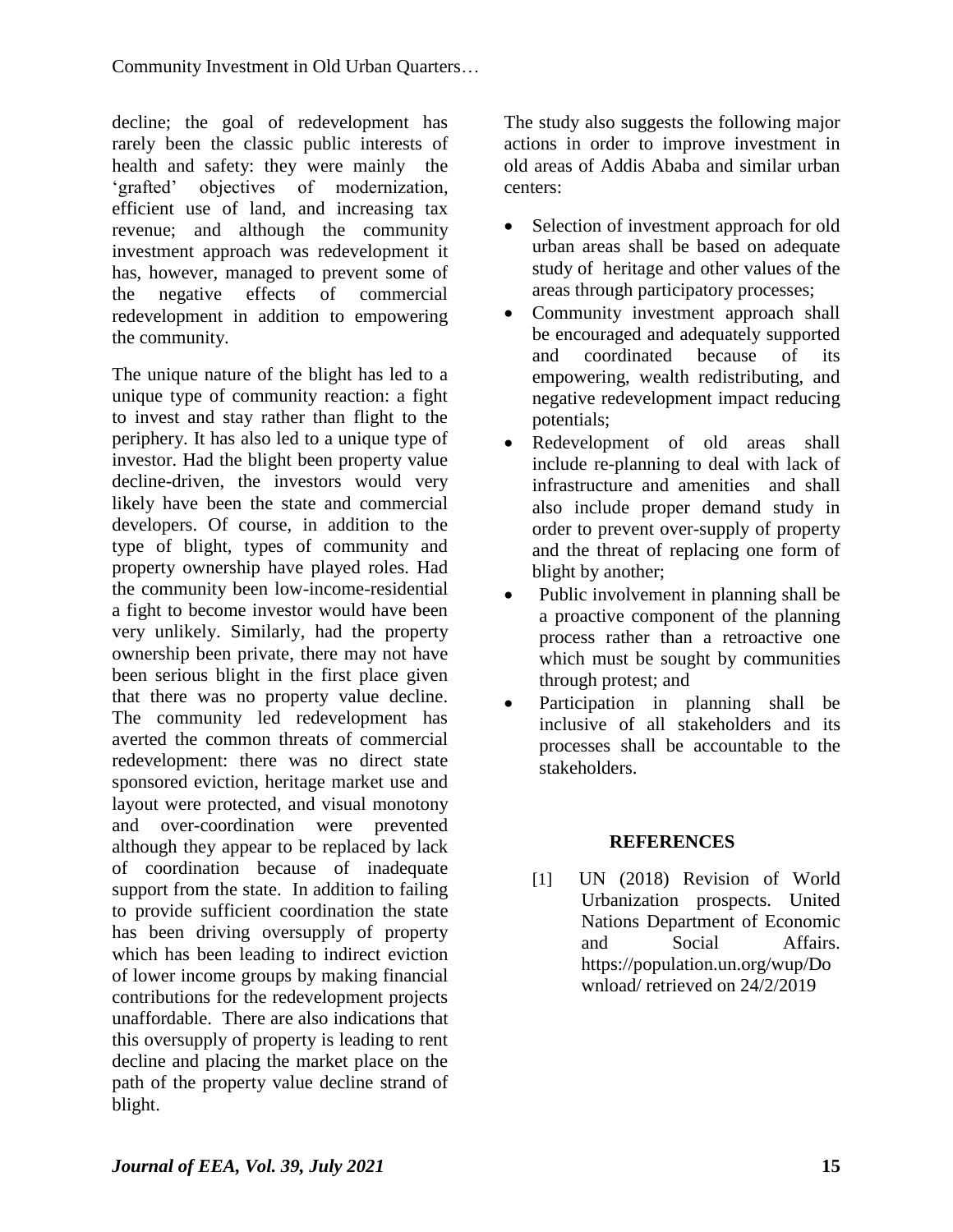- [2] Lewis, W.A.(1954) Economic Development with Unlimited Supplies of Labor. [https://la.utexas.edu/users/hcleave](https://la.utexas.edu/users/hcleaver/368/368lewistable.pdf) [r/368/368lewistable.pdf](https://la.utexas.edu/users/hcleaver/368/368lewistable.pdf) viewed on 25/01/2019
- [3] Geertz, C. (1963) *Peddlers and Princes: Social Change and Economic Modernization in Two Indonesian Towns.* The University of Chicago Press.
- [4] Santos, M. (1979) *The Shared Space: the Two Circuits of the Urban Economy in Underdeveloped Countries*. Methuen, London.
- [5] Gordon, C. (2003) *Blighting the way: Urban Renewal, Economic Development, and the Elusive Definition of Blight. Fordham Urban Law Journal, V.31, Issue 2*
- [6] Chapin, F.S. jr. (1965) *Urban Land Use Planning, Second Edition*. University of Illinois Press
- [7] Turok, I. and Mcgranahan (2013) *Urbanization and Economic Growth: the Arguments and Evidence for Africa and Asia*
- [8] Gruen, V. (1965) *The Heart of Our Cities. Thames and Hudson*.
- [9] Collins, W.J. and Shester, K.L. (2011) *Slum Clearance and Urban Renewal in the United States. National Bureau of Economic Research. Cambridge MA. Working Paper* 17458. http.//www.nber.org/papers/w17458.
- [10] McDonald, S.; Malys, N.; and Maliene, V. (2009) *Urban Regeneration for Sustainable Communities: A case Study. Baltic Journal of Sustainability*.
- [11] Magubane, B. (1979) *The City in Africa: Some Theoretical Issues in Obudho,* R.A. and Salah Elshakhs (1979) Development of Urban Systems in Africa. PRAEGER.
- [12] Weaver, R.C. (2013) *Re-framing the Urban Blight problem with Trans-disciplinary Insights from ecological Economics.*  ELSEVIER.
- [13] Burns, W. (1963) *New Towns for Old: the Techniques of Urban Renewal.* Leonard Hill
- [14] Levy, J.M. (2009) *Contemporary Urban Planning.* Eighth Edition. Pearson Education, Inc. NJ.
- [15] Bentley, I. (2002) *Urban Transformations: Power, People and Urban Design.* Routledge
- [16] Adams, D. (2001) *Urban Planning and the Development Process*. Routledge
- [17] Ellin, N. (1996) *Postmodern Urbanism. Blackwell.*
- [18] Castells, M. (1978) *City, Class, and Power.* Macmillan, London.